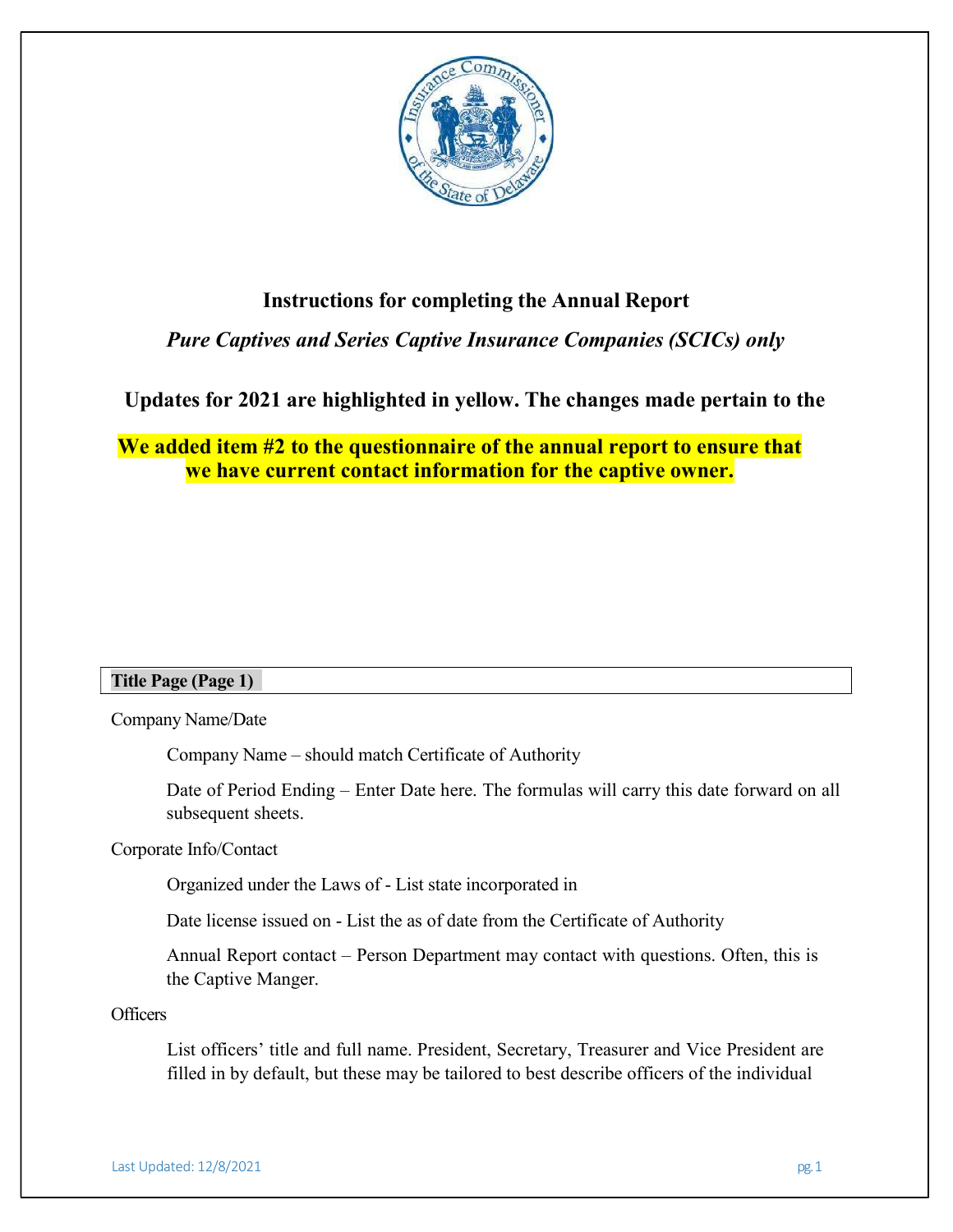

captive. As noted at bottom, if the individual did not occupy the position in the previous annual report, please indicate so by placing a # after their name.

## Directors

List full name of any Directors. As noted at bottom, if the individual did not occupy the position in the previous annual report, please indicate so by placing a # after their name. For Series, please include series members on this line.

## Signature Line

Please read and agree to above statement. "President and Secretary" are filled in by default but may be changed to suit your needs. At least two signatures are required. The signatures must be notarized.

Filing Note: This page no longer needs to be submitted in paper with wet signatures. It may be emailed. However the raised seal must be visible. Please shade the seal if necessary to make it visible.

## Balance Sheet (Page 2)

Column 1 – Record the amount by Category for the current reporting period

Column 2 – Record the amount by Category for the prior reporting period

Please insert additional lines if necessary. No addendum is required.

## **Assets**

Line 1 & 2 Bonds and Stocks - Properly classify Invested assets into Bonds and Common & Preferred Stock.

Include mutual funds or ETF balances on Lines 1 and 2 depending on if they are bond or stock funds. If they do not fit either classification, then place under other assets, line 4.

Line 3 & 3.1 Cash - Please separate cash into restricted and unrestricted. Restricted cash would include cash restricted to backstop outgoing Letters of credit (LOC), cash in trust, or cash in escrow. Unrestricted cash should include all cash not encumbered in any manner. Do not include certificates of deposits on Line 3 or 3.1

Line 4 Other Invested Assets – Please list each Other Invested Asset and provide a sufficient description for the reviewer to obtain a basic understanding of the nature of the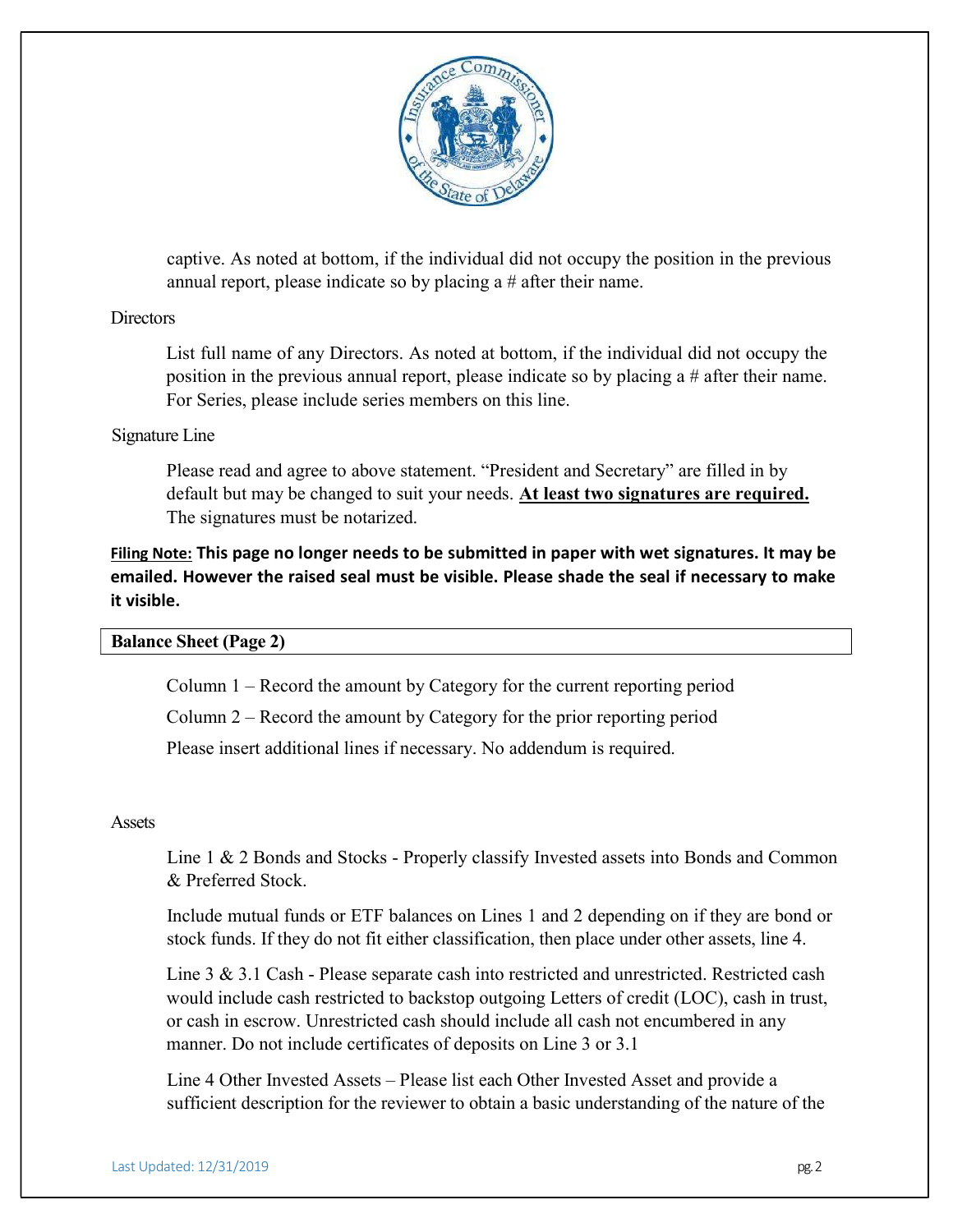

Asset. Some examples of other invested assets would include: All Certificate of Deposits, and Limited Liability Companies. Please provide names of mutual funds if space allows. We have allowed for three entrees. If more entrees are required, please feel free to insert more rows or provide a separate attached schedule, write in "see attached schedule", and enter the total of the attached schedule. All values and classifications should be in accordance with guidance set forth in Generally Accepted Accounting Principles (GAAP). If any other invested assets have been approved to meet your minimum capital and surplus requirements, please note "Approved for C&S" in the description.

Line 6 & 7 Accounts and premium receivable have been divided into two lines; Accounts receivable and premium receivable.

Line 14 Letter of credit – Only include LOCs used to capitalize the Company. Do not include LOCs used for collateral under a reinsurance agreement.

Line 15 Other Assets - Please list each other assets and provide a sufficient description for the reviewer to obtain a basic understanding of the nature of the investment. List each loan receivable and interest rate.

#### **Liabilities**

Line 17 Losses - Net reserves - include IBNR and Case Reserves

Line 18 LAE – include IBNR and Case Reserves

Line 19 Reinsurance Payable on paid losses & LAE – This amount should agree to amount on Page 6 Reinsurance

Line 29. Other Liabilities - please list each Other Liability and provide a sufficient description for the reviewer to obtain a basic understanding of the nature of the liability. We have allowed for three entrees. If more entrees are required, please feel free to insert more rows or provide a separate attached schedule, write in "see attached schedule", and enter the total of the attached schedule. Report Losses Payable (if applicable) on this line.

#### Income Statement (Page 3)

#### Underwriting Income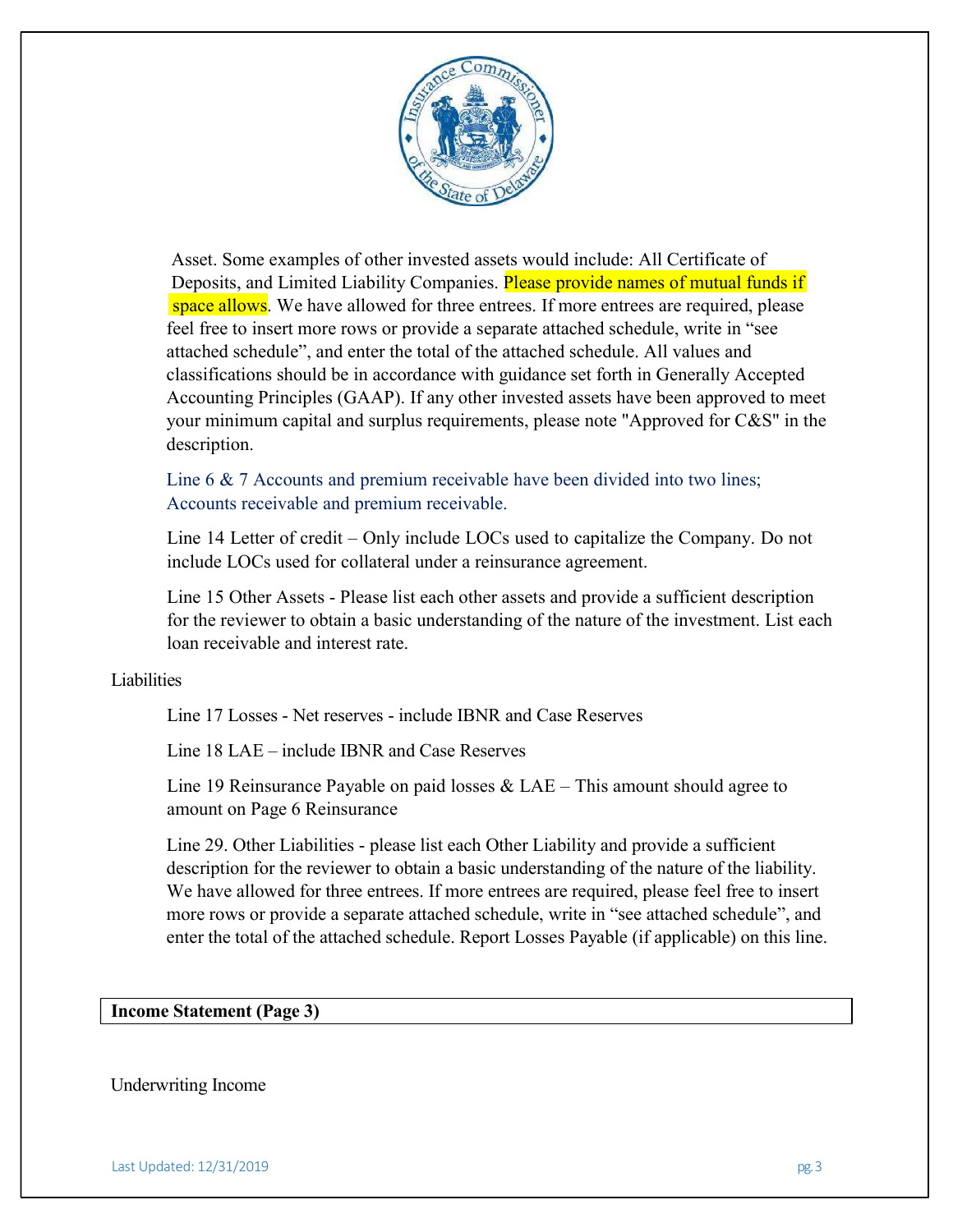

Line 1 Net Premiums Written – (Direct Written Premium + Assumed Premium – Ceded Premium)

Underwriting Income

Line 27 Other - please list each item and provide a sufficient description for the reviewer to obtain a basic understanding of the nature of the item.

Questionnaire (Page 4)

Question 1 – If the captive is owned by an entity, we are looking for the name of the entity rather that the name of the underlying individual.

| <b>Premium (Page 5)</b> |  |  |
|-------------------------|--|--|
|                         |  |  |

Premium Schedule – The far left column is divided into sections: Active, Added or Removed lines of coverage. Please list each line of coverage on an individual line under the appropriate section.

The next three columns list premium written, per occurrence limit, and aggregate limit from the prior year. These three columns are for reference purposes allowing our analyst to easily identify changes from year to year.

Column 1 – Direct Written Premium for the listed line of business

Column 2 –Assumed Premium for the listed line of business

Column 3 – Premium Ceded for the listed line of business

Column 4 – Net Premium equals Column 1 + Column 2 – Column 3

Column 5 – Net Premium Earned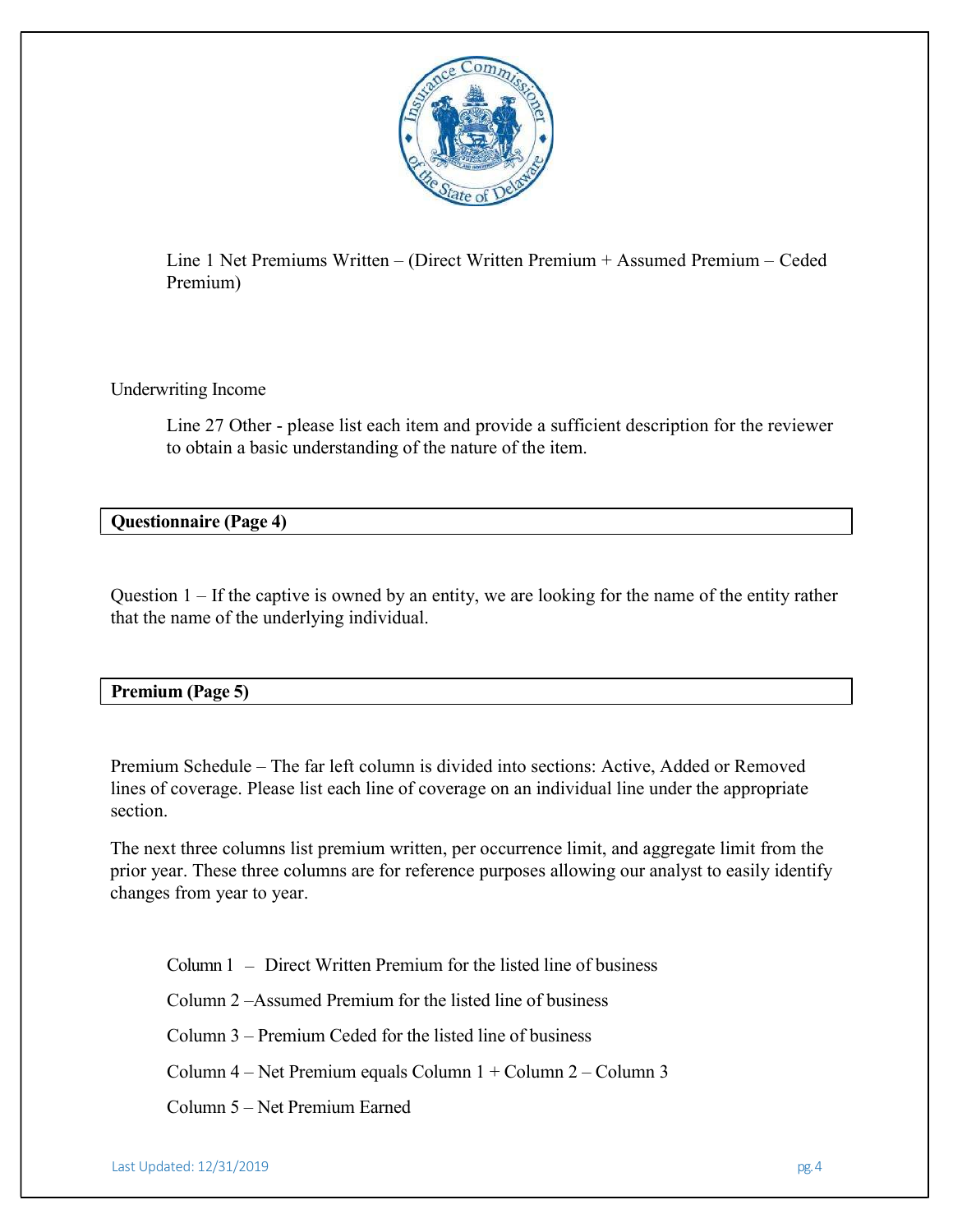

Column 6 – Current per occurrence limit

Column 7 – Current aggregate limit

## Reinsurance (Page 6)

Reinsurance Schedule – The far left column is divided into sections: Active, Added or Removed lines of coverage. Please list each line of coverage on an individual line under the appropriate section.

## Reinsurance Ceded

Top Left Column - Please list the name of each coverage

Columns 1 to 4 - Complete amounts for Reinsurance Recoverable

Reinsurance Assumed

Bottom Left Column - Please list the name of each pool or coverage

Columns 5 to 8 - Complete amounts for Reinsurance Payable

## Unpaid Losses & LAE (Page 7)

Unpaid Losses & LAE Schedule – The far left column is divided into sections: Active, Added or Removed lines of coverage. Please list each line of coverage on an individual line under the appropriate section.

Top Left Column - Each direct line of coverage should be listed on an individual line. Pooled coverages may be listed by the pool name rather than by the individual line of coverage assumed through the pool.

Columns 1 to 4 - Complete amounts for Unpaid Losses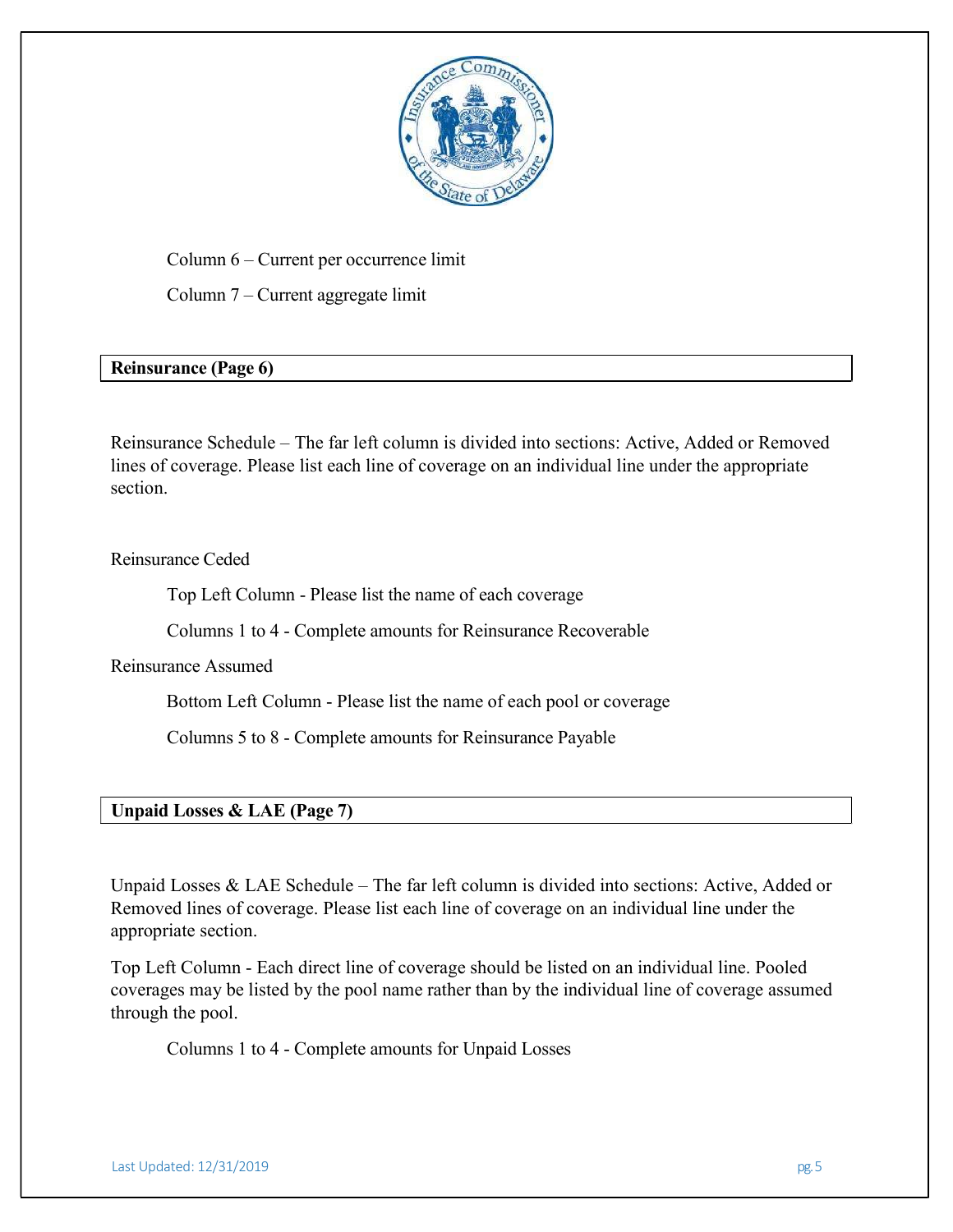

Unpaid LAE

Lower Left Column - Each direct line of coverage should be listed on an individual line. Pooled coverages may be listed by the pool name rather than by the individual line of coverage assumed through the pool.

Columns 5 to 8- Complete amounts for Unpaid LAE

## Losses & LAE Paid and Incurred (Page 8)

Losses & LAE Paid Schedule – The far left column is divided into sections: Active, Added or Removed lines of coverage. Please list each line of coverage on an individual line under the appropriate section.

Top Left Column - Each direct line of coverage should be listed on an individual line. Pooled coverages may be listed by the pool name rather than by the individual line of coverage assumed through the pool.

Columns 1 to 8 - Complete amounts for Losses Paid Less Salvage

## LAE

Bottom Left Column - Each direct line of coverage should be listed on an individual line. Pooled coverages may be listed by the pool name rather than by the individual line of coverage assumed through the pool.

Columns 9 to 16 - Complete amounts for LAE Paid Less Salvage

## Crosscheck (Page 9)

Once you are finished entering data, please review the crosscheck page for any errors.

In addition to checking for errors, the crosscheck includes a formula to determine sufficient unrestricted assets to meet minimum capital and surplus.